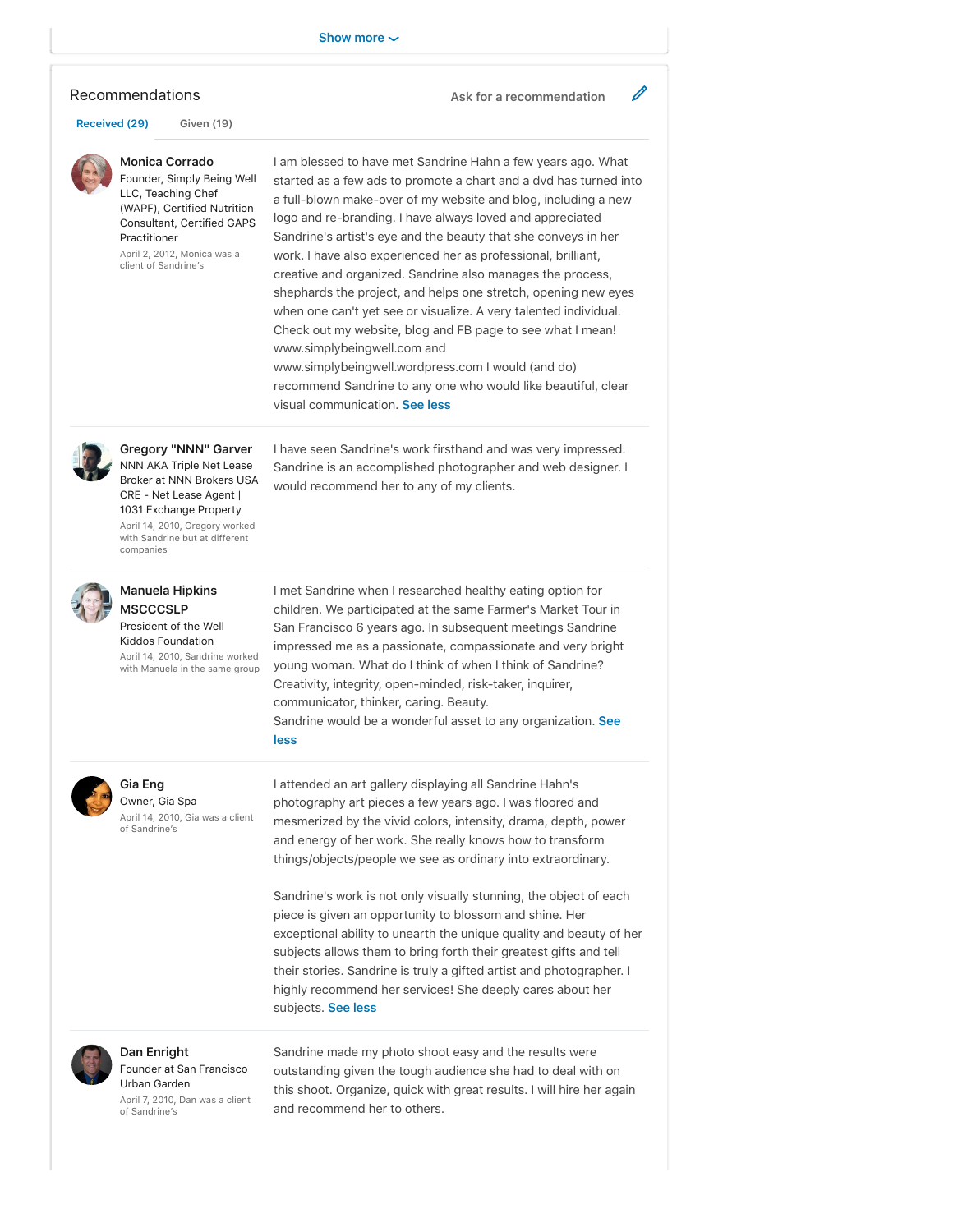

**Stephen Marshall** Managing Director at Marshall Project

March 10, 2010, Stephen was a client of Sandrine's

I've known Sandrine for many years, have seen much of her work (in several media) and have hired her for graphic design, web design, and photography. I've always found her to be a joy to work with, and have been consistently impressed by her originality, creativity and professionalism. I would jump at the chance to hire her again, when I have a need in any of these areas. **See less**



**Riki Juster** Early Childhood Music Educator

March 4, 2010, Riki was a client of Sandrine's

Sandrine conducted a photo shoot for me in 2009. She was extremely thorough and it was evident that her main interest was that the results were successful and that I was satisfied. Sandrine was very welcoming and the whole photoshoot was quite a pleasant experience. Sandrine is extremely professional and I would recommend her services to anyone! **See less**



**Riki Juster** Early Childhood Music

Educator March 4, 2010, Riki reported directly to Sandrine

Working with Sandring was a learning experience. She is a true inspiration. Sandrine single handedly initiated the San Francisco Chapter of the Weston A. Price Foundation. I have never met an individual as passionate as Sandrine when it comes to bringing ideas to life. Founding the Nourishing Our Children Campaign was a gift to the world. So many people in the US and around the world have been educated on how to nourish their children and themselves because of Sandrine's commitment. I feel extremely grateful to Sandrine for allowing me to be a part of her creation. **See less**



**Layne Zimmerman** Owner, TailWaggers

March 3, 2010, Layne was a client of Sandrine's



## **Bill Baren**

I work with coaches who are struggling to get clients. I help them get high-paying clients today. March 3, 2010, Sandrine worked with Bill in the same

leader?

group

#### **Amy DeVries** Multi-Talented Renaissance

Soul March 3, 2010, Amy worked with Sandrine but at different companies

Sandrine and I were both honored with the 2006 Activist Award from the Weston A. Price Foundation. I have only met Sandrine in person at the WAPF conferences in Washington, D.C. a couple of years in a row, but I was very impressed with her character and passion. We have stayed in touch via email. She is a very good communicator. **See less**

Sandrine is a tireless and passionate leader has has an incredibly connection to her cause. She has an uncanny ability to excite others to join her in her mission. What else do you want in a



### **Laura Brainin-Rodriguez**

Consulting Nutritionist at Eat Real Consulting: Linking Science & Traditional Food Wisdom

March 2, 2010, Laura worked with Sandrine in different groups

Sandrine has shown great passion and initiative in promoting the dietary principles of Weston A. Price. She has created and implemented numerous presentations and educational materials and programs on how these dietary principles can support health in families and children.

Using the concept that a picture is worth a thousand words she has demonstrated great commitment to outstanding production values, which enhance the desired outcome of supporting positive behavior change. **See less**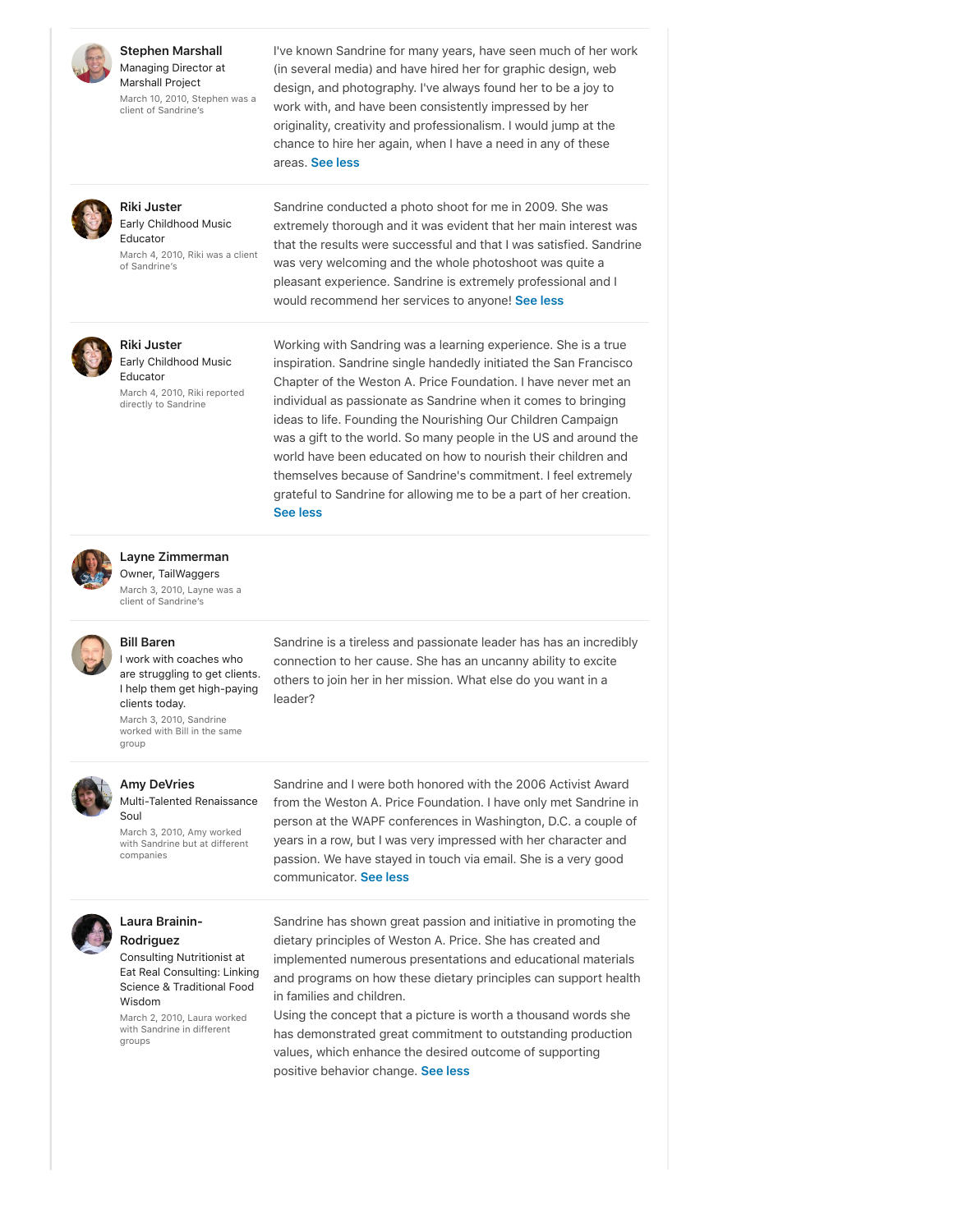

### **Mario Repetto** Owner at Grindstone

Bakery March 2, 2010, Mario worked with Sandrine but at different companies

I've enjoyed working with Sandrine at several events and experienced her creative talents directly. She can deliver amazing images with whatever resources and environment she is asked to work with.

I was very impressed by her technical skills and her well equipped studio. She can always find a way to please her customers no matter what kind of budget they have. **See less**



**Daniela Freda, L.Ac.** Acupuncturist and Traditional Chinese Medicine at Daniela Freda Acupuncture, Inc. March 1, 2010, Sandrine worked with Daniela in the same group

I have been a presenter for the Nourishing Our Children campaign for two years. Sandrine Hahn has created a very impressive organization in her commitment to educate the community about the benefits of traditional diets. Even more impressive is that Sandrine designed the very informative and professional website and presentation. It is a pleasure to work with Sandrine. She is highly motivated and enthusiastic about the need to educate parents to properly nourish their children. She is organized and has great communication skills. I am inspired by her tireless dedication to this important cause. **See less**



### **Sally Goldin**

Owner at Tell Me A Story -- Oral and Written Histories March 1, 2010, Sandrine worked with Sally in the same group

I have worked with Sandrine on several projects for the San Francisco chapter of the Weston Price Foundation. Sandrine is a passionate advocate for spreading the word about eating traditional foods for optimum health, and has worked tirelessly and consistently to educate parents regarding the principles of the Weston A. Price foundation. She is committed, organized, and responsible. In addition, she is an incredible resource if you have questions. I recommend Sandrine Hahn very highly. **See less**



## **Gretchen LeMaistre** Freelance Photographer

and Digital Retoucher March 1, 2010, Gretchen worked with Sandrine in different groups

"I recommend Sandrine for her vibrant sense of color and formal beauty. She frames her subjects with a unique blend of wonder and familiarity."

Sandrine is very welcoming and my family and I felt extremely comfortable in her studio. It was easy to relax and I think that is

why the photographs came out so well.



#### **Lauren Scott Kernodle** Manager, Development

Sciences Quality **Operations** March 1, 2010, Lauren was a client of Sandrine's



# **Claudia Keel**

Herbalist & Director at ArborVitae School of Traditional Herbalism March 1, 2010, Claudia worked with Sandrine but at different companies

**Judy Bonhiver** Academic Office

Coordinator at SF State February 28, 2010, Judy worked with Sandrine but at different companies

I offer my highest recommendation to Sandrine and Nourishing Our Children. Not only does she direct this most important campaign with passion and wisdom, but she also had the vision to found it. The services she offers through education have been invaluable to many of my clients, but I am aware of the larger circle of families throughout the coutnry whose lives have been changes by this simple and powerful campaign. **See less**

Sandrine is passionate about that which interests her. She is thorough, energetic, creative and totally immerses herself when intrigued and challenged. She is the person I would want to have on my team, if chosing sides!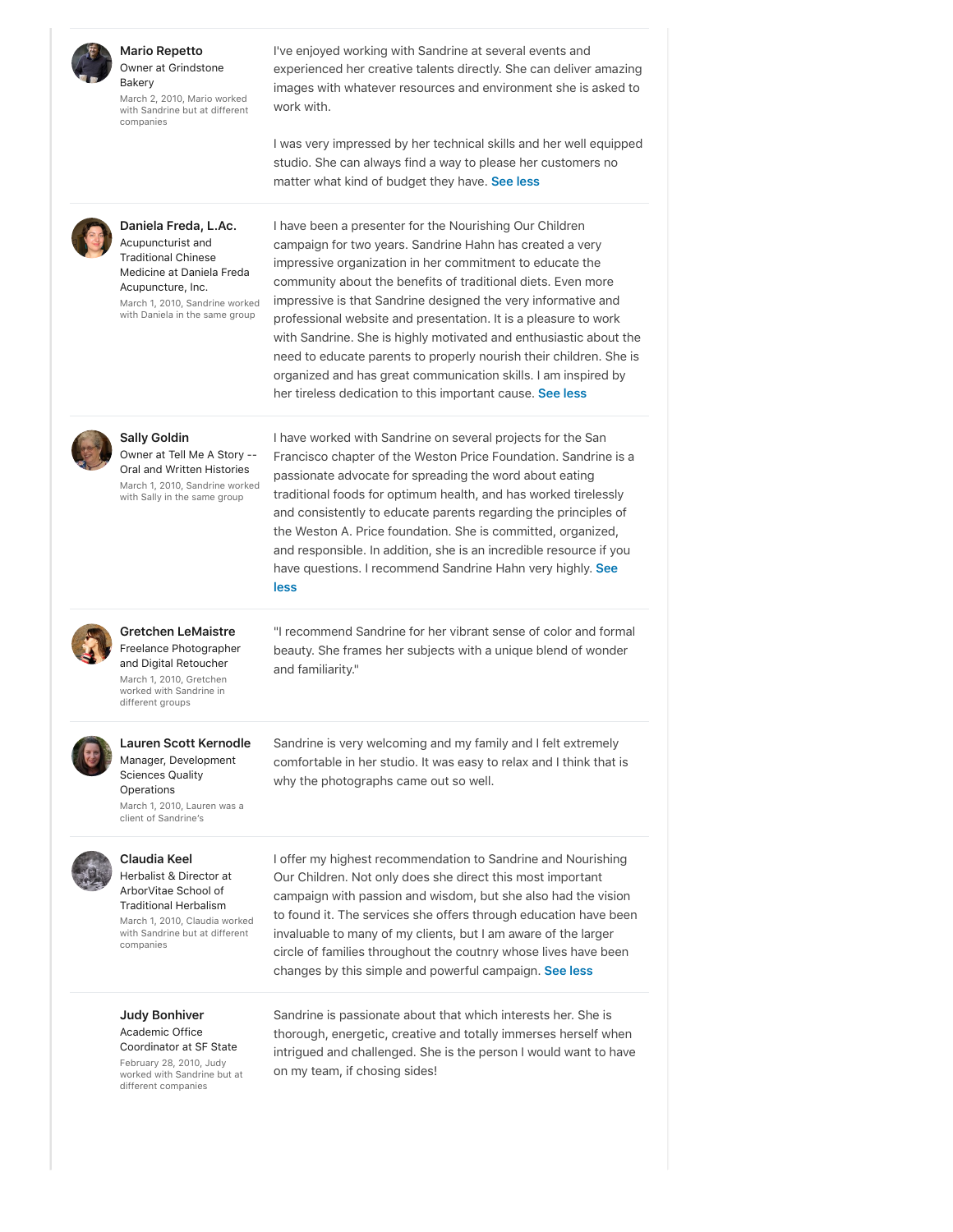

**Mario Repetto** Owner at Grindstone Bakery

February 28, 2010, Mario worked with Sandrine but at different companies

I've seen Sandrine work with passion, total commitment and integrity in the challenging task of promoting healthy traditional diets to improve the health of families and communities.

In spite of many obstacles she tirelessly created engaging graphic materials and obtained invitations to make presentations at many special events.

With her enthusiasm and creativity she inspired other members of her team and was able to motivate families to start the difficult transition to a healthy diet. **See less**

### **Tali Barr**

ph.d licensed psychologist February 28, 2010, Tali was a client of Sandrine's

Sandrine is a true artist, she does not compromise her values, her vision, the process and the outcome. The photographs are amazing quality and they capture an authentic present for years to come.

As a former board member of the NOC campaign I had the opportunity to see first hand how much time, passion and energy

communicating this information in a way that is compassionate, yet unyielding in the truth. The quality of the slide deck is extraordinary, and Sandrine was very careful to ensure that the quality of the message was very consistent. The Nourishing our Children Campaign is a wonderful step towards ensuring children receive nutrition \*and\* nourishment with their food. **See less**

Sandrine has devoted to the group. She is devoted to



### **Cynthia King** Values-driven leader

successfully implementing a spectrum of social programs using evidencebased tools and technology.

February 28, 2010, Sandrine worked with Cynthia in the same group



### **Elizabeth Jameson** Fine Artist, Writer & Patient Advocate

February 28, 2010, Elizabeth was a client of Sandrine's

Sandrine is an expert photographer as well as a web designer. I am artist, have hired her to photograph my artwork. She also designed my web site. She is a talented and extremely creative photographer, and graphic designer. She is both knowledgable, and a joy to work with. I cannot recommend her more highly.



# **Bruce Burger**

Producer, Recording Artist RebbeSoul, music consultant and instructor September 12, 2009, Bruce worked with Sandrine but at different companies



### **Monica Welty**

Author/Performer at Beloved: A Story of Love and Loss

October 26, 2008, Monica was a client of Sandrine's

Sandrine is a great photographer with an eye for color and special images. This recommendation does not require much from me. All you need to do is look at her portfolio. Her work in Morocco is exceptional.

I love the website Sandrine designed for my business! She was willing to work closely with me in choosing every aspect and it is exactly how I want it. She is incredibly knowledgeable about the web development programs she uses, web technology, and hosting and so also gave me great guidance and many options for hosting and extra functions such as a hit counter and newsletter. She met my every request and also gave her opinion and suggestions which I think is unique and desirable in a web designer- someone who knows their stuff and is willing to blend the client's desires and needs with her own style and expertise. I highly recommend Sandrine's services and encourage you take time to visit her website to see my site and others she has created as well as her photography. Every time someone sees the Nia photos of me that Sandrine took, they tell me how beautiful the pictures are! **See less**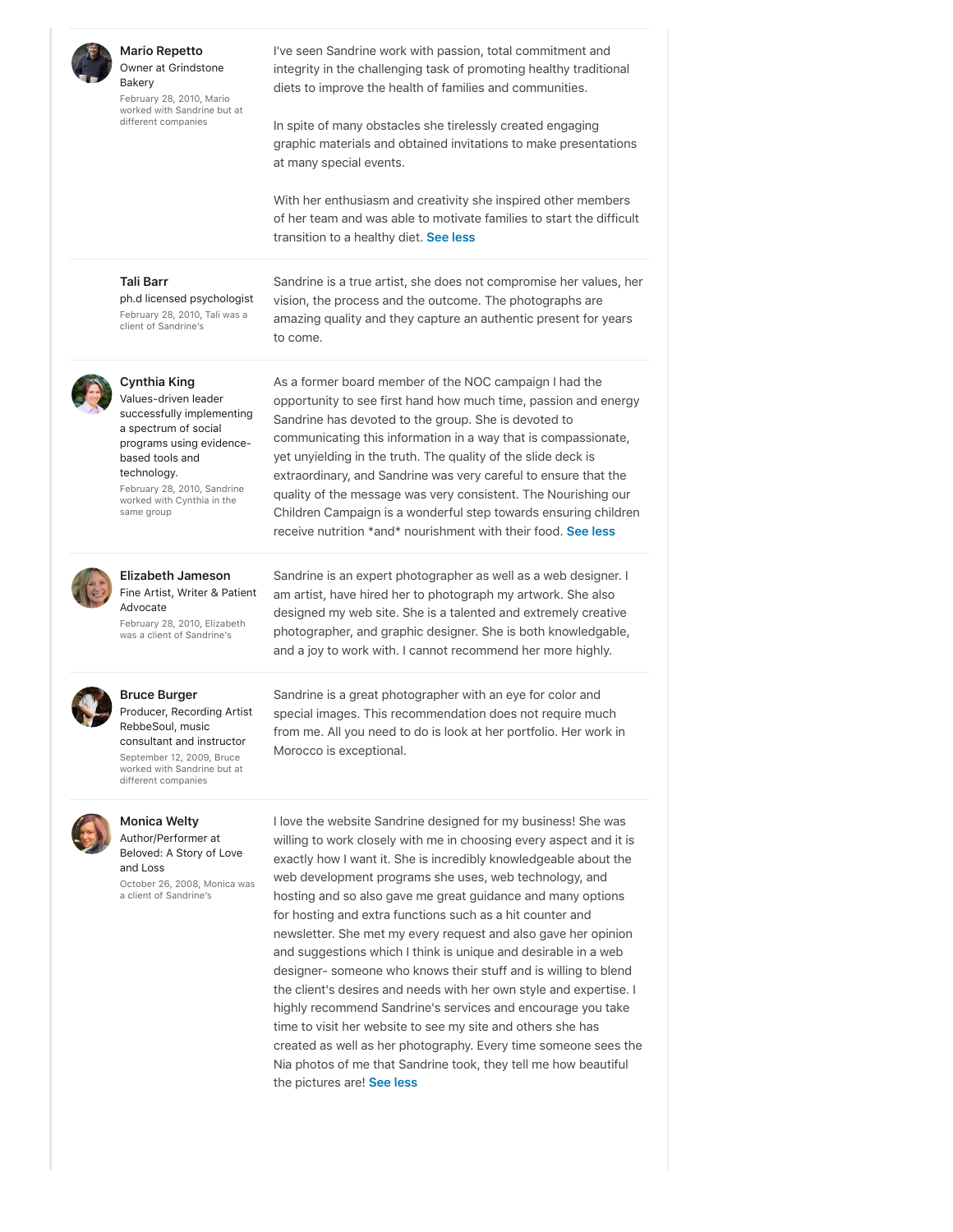

**Monica Welty**

Author/Performer at Beloved: A Story of Love and Loss October 25, 2008, Monica was a client of Sandrine's

Sandrine has an incredible eye for beauty and compostion. I love the way she captures natural colors with light and shadow. She sees beauty in the ordinary and make it extraordinary. Her portraits connect with both the moment the person is in and the essence of each person is also revealed. She photographed me teaching a Nia class (movement) and took some incredible photos that captured me beautifully in motion. My husband commented on how she was able to truly catch my passion and joy as I moved. I highly recommend Sandrine for any photography project you need! **See less**



**Deane Wernet** Artist at Deane Wernet Design October 25, 2008, Deane was a client of Sandrine's

Sandrine photographed my work and the results were stunning. I get nothing but compliments on the pictures she took for my website.



**Deane Wernet** Artist at Deane Wernet

Design October 25, 2008, Deane was a client of Sandrine's

Sandrine photographed my work and the results were stunning. I get nothing but compliments on the pictures she took for my website.



Sandrine Hahn is a pleasure to work with. She's an excellent photographer- her portfolio shows the range of her skills. Sandrine's portraits really capture the unique beauty and personality of her clients. Sandrine is very professional in her manner and her vibrant personality sets the atmosphere for an enjoyable photo shoot. **See less**

### **Show less**